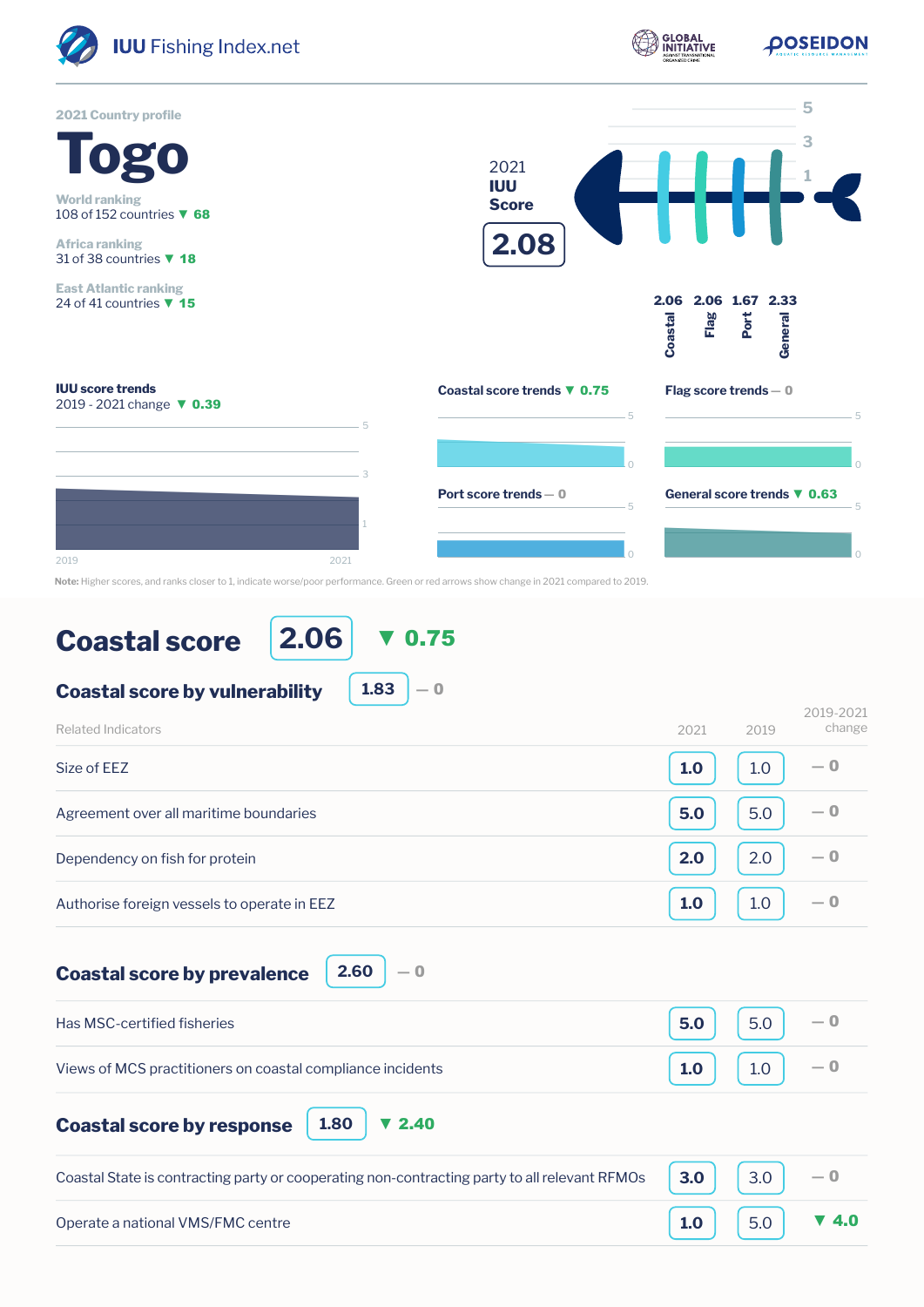| <b>IUU</b> Fishing Index.net                                                                                                                             | <b>GLOBAL</b><br><b>NITIATIVE</b> | <b><i>POSEIDON</i></b>          |  |
|----------------------------------------------------------------------------------------------------------------------------------------------------------|-----------------------------------|---------------------------------|--|
| 2.06<br>$\bf{O}$<br><b>Flag score</b>                                                                                                                    |                                   |                                 |  |
| $-0$<br>1.00<br><b>Flag score by vulnerability</b>                                                                                                       |                                   |                                 |  |
| <b>Related Indicators</b>                                                                                                                                | 2021                              | 2019-2021<br>change<br>2019     |  |
| Distant water vessels on RFMO RAVs                                                                                                                       | 1.0                               | — 0<br>1.0                      |  |
| Distant water vessels under several RFMOs                                                                                                                | not<br>applicable                 | not<br>applicable               |  |
| 1.67<br>0.33<br><b>Flag score by prevalence</b><br>v                                                                                                     |                                   |                                 |  |
| Vessels on IUU lists                                                                                                                                     | 3.0                               | $\blacktriangle$ 1.0<br>2.0     |  |
| View of fisheries observers on flag state compliance incidents                                                                                           | 1.0                               | $-0$<br>1.0                     |  |
| Views of MCS practitioners on flag state compliance incidents                                                                                            | 1.0                               | $\blacktriangledown$ 2.0<br>3.0 |  |
| $\triangle$ 0.40<br>3.40<br><b>Flag score by response</b>                                                                                                |                                   |                                 |  |
| Accepted FAO Compliance Agreement                                                                                                                        | not<br>applicable                 | not<br>applicable               |  |
| 口<br>Registered vessels with foreign or unknown ownership                                                                                                | 5.0                               | not<br>available                |  |
| Provision of vessel data for inclusion in Global Record                                                                                                  | 5.0                               | $-0$<br>5.0                     |  |
| Compliance with RFMO flag state obligations                                                                                                              | not<br>applicable                 | not<br>applicable               |  |
| Flag State is contracting party or cooperating non-contracting party to all<br>relevant RFMOs                                                            | 1.0                               | $-0$<br>1.0                     |  |
| Indicator 'Authorised vessel data provided to FAO HSVAR" used in 2019 has now changed to 'Registered vessels with<br>口<br>foreign or unknown ownership". |                                   |                                 |  |
| 1.67<br><b>Port score</b><br>Port score by vulnerability<br>3.50<br>$-0$                                                                                 |                                   |                                 |  |
| <b>Related Indicators</b>                                                                                                                                | 2021                              | 2019-2021<br>change<br>2019     |  |
| Number of fishing ports                                                                                                                                  | 2.0                               | 2.0<br>— 0                      |  |
| Port visits by foreign fishing or carrier vessels                                                                                                        | 5.0                               | 5.0<br>— 0                      |  |
| $-0$<br>1.00<br><b>Port score by prevalence</b>                                                                                                          |                                   |                                 |  |
| Views of MCS practitioners on port compliance incidents                                                                                                  | 1.0                               | 1.0<br>— 0                      |  |
| View of fisheries observers on port compliance incidents                                                                                                 | 1.0                               | — 0<br>1.0                      |  |